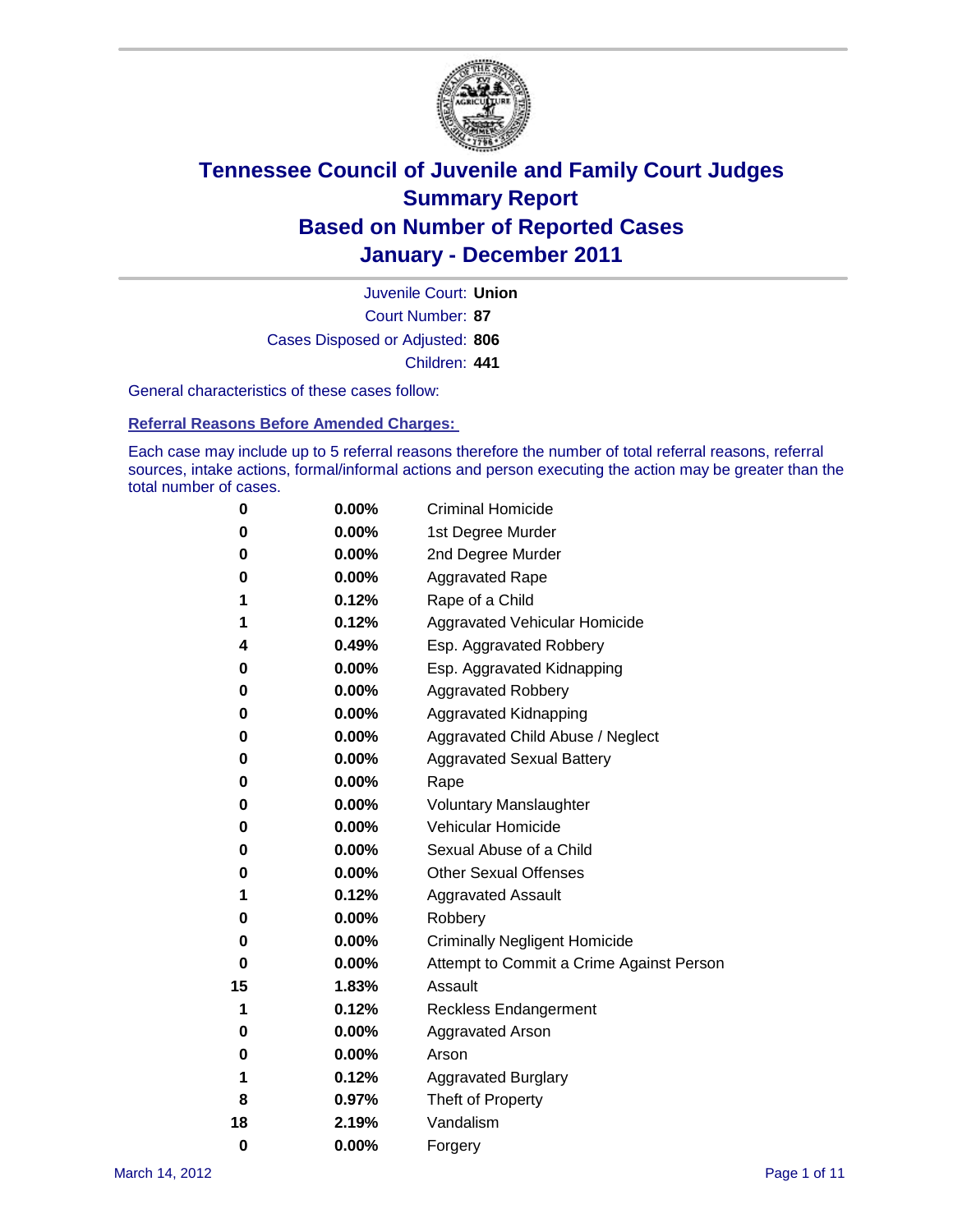

Court Number: **87** Juvenile Court: **Union** Cases Disposed or Adjusted: **806** Children: **441**

#### **Referral Reasons Before Amended Charges:**

Each case may include up to 5 referral reasons therefore the number of total referral reasons, referral sources, intake actions, formal/informal actions and person executing the action may be greater than the total number of cases.

| 0  | 0.00% | <b>Worthless Checks</b>                                     |
|----|-------|-------------------------------------------------------------|
| 0  | 0.00% | Illegal Possession / Fraudulent Use of Credit / Debit Cards |
| 2  | 0.24% | <b>Burglary</b>                                             |
| 0  | 0.00% | Unauthorized Use of a Vehicle                               |
| 0  | 0.00% | <b>Cruelty to Animals</b>                                   |
| 0  | 0.00% | Sale of Controlled Substances                               |
| 4  | 0.49% | <b>Other Drug Offenses</b>                                  |
| 3  | 0.37% | <b>Possession of Controlled Substances</b>                  |
| 0  | 0.00% | <b>Criminal Attempt</b>                                     |
| 2  | 0.24% | Carrying Weapons on School Property                         |
| 3  | 0.37% | Unlawful Carrying / Possession of a Weapon                  |
| 2  | 0.24% | <b>Evading Arrest</b>                                       |
| 0  | 0.00% | Escape                                                      |
| 1  | 0.12% | Driving Under Influence (DUI)                               |
| 15 | 1.83% | Possession / Consumption of Alcohol                         |
| 0  | 0.00% | Resisting Stop, Frisk, Halt, Arrest or Search               |
| 0  | 0.00% | <b>Aggravated Criminal Trespass</b>                         |
| 1  | 0.12% | Harassment                                                  |
| 0  | 0.00% | Failure to Appear                                           |
| 0  | 0.00% | Filing a False Police Report                                |
| 0  | 0.00% | Criminal Impersonation                                      |
| 6  | 0.73% | <b>Disorderly Conduct</b>                                   |
| 5  | 0.61% | <b>Criminal Trespass</b>                                    |
| 1  | 0.12% | <b>Public Intoxication</b>                                  |
| 0  | 0.00% | Gambling                                                    |
| 18 | 2.19% | <b>Traffic</b>                                              |
| 0  | 0.00% | <b>Local Ordinances</b>                                     |
| 0  | 0.00% | Violation of Wildlife Regulations                           |
| 0  | 0.00% | Contempt of Court                                           |
| 0  | 0.00% | Violation of Probation                                      |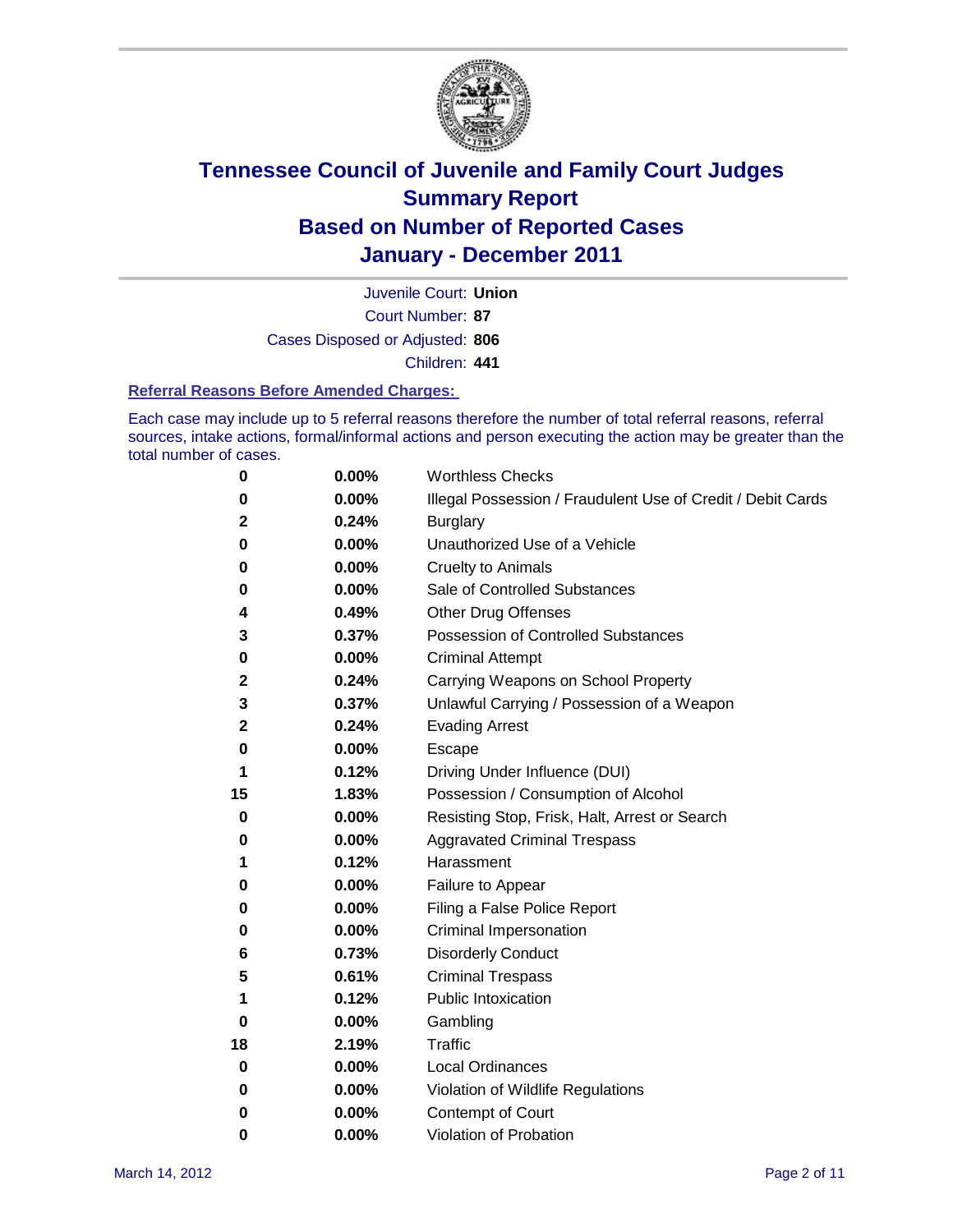

Court Number: **87** Juvenile Court: **Union** Cases Disposed or Adjusted: **806** Children: **441**

#### **Referral Reasons Before Amended Charges:**

Each case may include up to 5 referral reasons therefore the number of total referral reasons, referral sources, intake actions, formal/informal actions and person executing the action may be greater than the total number of cases.

| 821            | 100.00% | <b>Total Referrals</b>                 |
|----------------|---------|----------------------------------------|
| 41             | 4.99%   | Other                                  |
| 0              | 0.00%   | Consent to Marry                       |
| 0              | 0.00%   | <b>Request for Medical Treatment</b>   |
| 0              | 0.00%   | <b>Child Support</b>                   |
| 4              | 0.49%   | Paternity / Legitimation               |
| 19             | 2.31%   | Visitation                             |
| 99             | 12.06%  | Custody                                |
| 272            | 33.13%  | <b>Foster Care Review</b>              |
| 0              | 0.00%   | <b>Administrative Review</b>           |
| 186            | 22.66%  | <b>Judicial Review</b>                 |
| 1              | 0.12%   | Violation of Informal Adjustment       |
| $\overline{2}$ | 0.24%   | <b>Violation of Pretrial Diversion</b> |
| 4              | 0.49%   | <b>Termination of Parental Rights</b>  |
| 43             | 5.24%   | Dependency / Neglect                   |
| 6              | 0.73%   | <b>Physically Abused Child</b>         |
| 3              | 0.37%   | <b>Sexually Abused Child</b>           |
| 0              | 0.00%   | <b>Violation of Curfew</b>             |
| 1              | 0.12%   | Violation of a Valid Court Order       |
| 12             | 1.46%   | Possession of Tobacco Products         |
| 0              | 0.00%   | Out-of-State Runaway                   |
| 6              | 0.73%   | In-State Runaway                       |
| 9              | 1.10%   | Truancy                                |
| 0              | 0.00%   | <b>Unruly Behavior</b>                 |
| 0              | 0.00%   | Violation of Aftercare                 |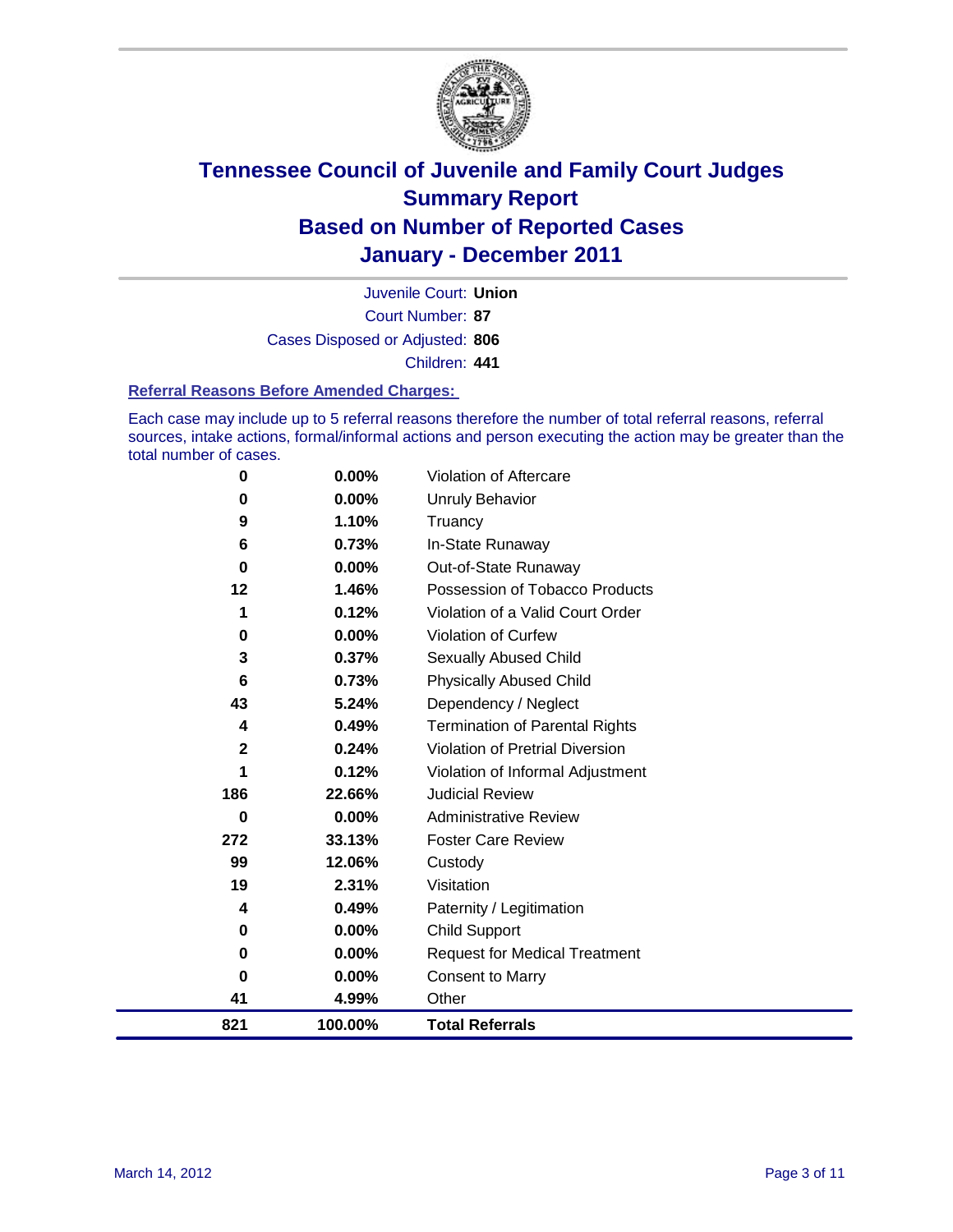

|                            | Juvenile Court: Union           |                                   |  |  |
|----------------------------|---------------------------------|-----------------------------------|--|--|
|                            | Court Number: 87                |                                   |  |  |
|                            | Cases Disposed or Adjusted: 806 |                                   |  |  |
|                            |                                 | Children: 441                     |  |  |
| <b>Referral Sources: 1</b> |                                 |                                   |  |  |
| 137                        | 16.69%                          | <b>Law Enforcement</b>            |  |  |
| 65                         | 7.92%                           | Parents                           |  |  |
| 51                         | 6.21%                           | <b>Relatives</b>                  |  |  |
| 0                          | 0.00%                           | Self                              |  |  |
| 13                         | 1.58%                           | School                            |  |  |
| 5                          | 0.61%                           | <b>CSA</b>                        |  |  |
| 341                        | 41.53%                          | <b>DCS</b>                        |  |  |
| 0                          | $0.00\%$                        | <b>Other State Department</b>     |  |  |
| $\bf{0}$                   | 0.00%                           | <b>District Attorney's Office</b> |  |  |
| 198                        | 24.12%                          | <b>Court Staff</b>                |  |  |
| 2                          | 0.24%                           | Social Agency                     |  |  |
| 0                          | $0.00\%$                        | <b>Other Court</b>                |  |  |
| 0                          | 0.00%                           | Victim                            |  |  |
| 0                          | $0.00\%$                        | Child & Parent                    |  |  |
| 5                          | 0.61%                           | Hospital                          |  |  |
| 0                          | 0.00%                           | Unknown                           |  |  |
| 4                          | 0.49%                           | Other                             |  |  |
| 821                        | 100.00%                         | <b>Total Referral Sources</b>     |  |  |
|                            |                                 |                                   |  |  |

### **Age of Child at Referral: 2**

| 441 | 100.00% | <b>Total Child Count</b> |
|-----|---------|--------------------------|
| 0   | 0.00%   | <b>Unknown</b>           |
| 0   | 0.00%   | Ages 19 and Over         |
| 55  | 12.47%  | Ages 17 through 18       |
| 87  | 19.73%  | Ages 15 through 16       |
| 55  | 12.47%  | Ages 13 through 14       |
| 27  | 6.12%   | Ages 11 through 12       |
| 217 | 49.21%  | Ages 10 and Under        |
|     |         |                          |

<sup>1</sup> If different than number of Referral Reasons (821), verify accuracy of your court's data.

<sup>2</sup> One child could be counted in multiple categories, verify accuracy of your court's data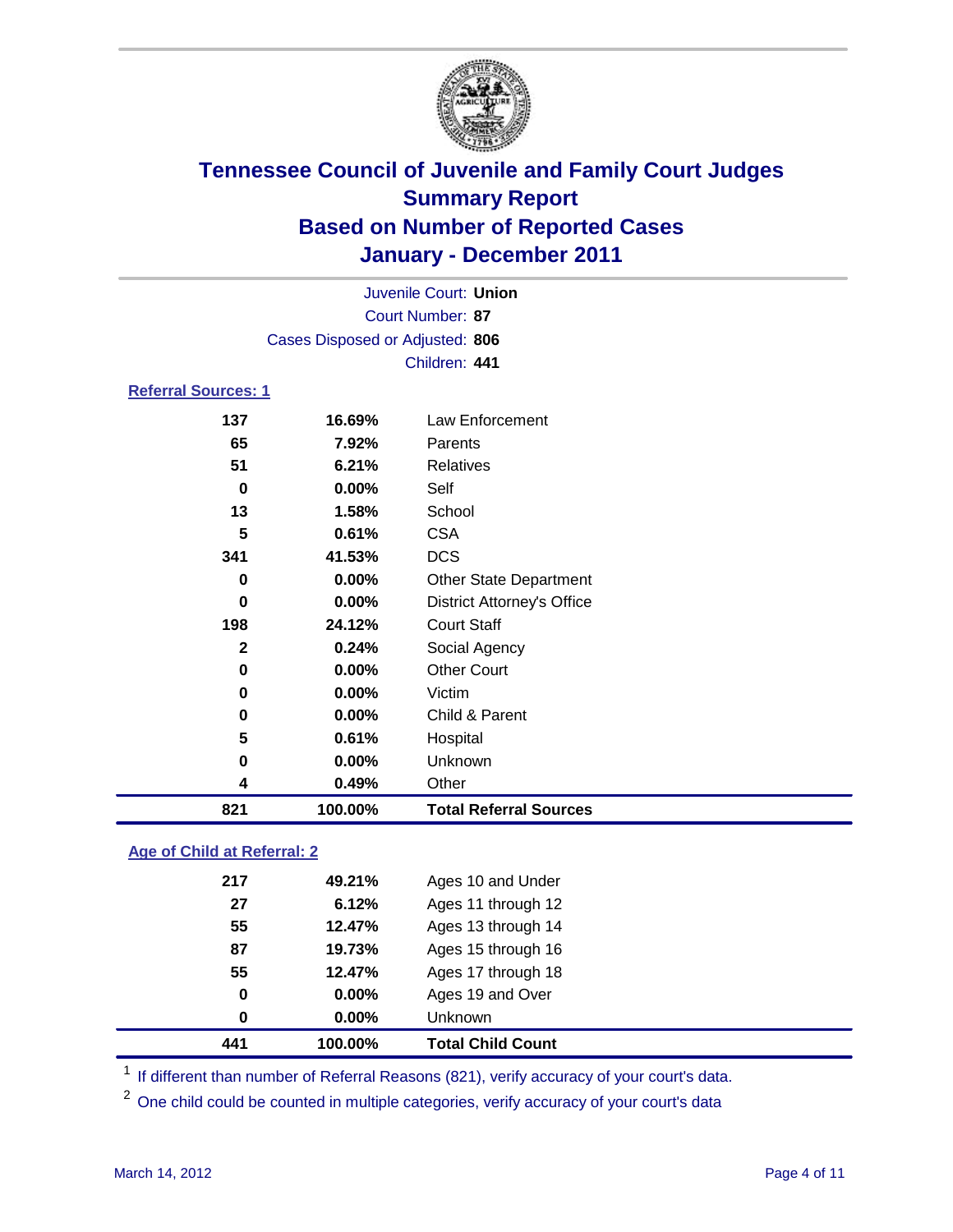

| Juvenile Court: Union                   |                                 |                          |  |  |
|-----------------------------------------|---------------------------------|--------------------------|--|--|
| Court Number: 87                        |                                 |                          |  |  |
|                                         | Cases Disposed or Adjusted: 806 |                          |  |  |
|                                         |                                 | Children: 441            |  |  |
| Sex of Child: 1                         |                                 |                          |  |  |
| 236                                     | 53.51%                          | Male                     |  |  |
| 205                                     | 46.49%                          | Female                   |  |  |
| $\mathbf 0$                             | 0.00%                           | Unknown                  |  |  |
| 441                                     | 100.00%                         | <b>Total Child Count</b> |  |  |
| Race of Child: 1                        |                                 |                          |  |  |
| 437                                     | 99.09%                          | White                    |  |  |
| $\boldsymbol{4}$                        | 0.91%                           | African American         |  |  |
| $\mathbf 0$                             | 0.00%                           | Native American          |  |  |
| 0                                       | 0.00%                           | Asian                    |  |  |
| 0                                       | 0.00%                           | Mixed                    |  |  |
| $\mathbf 0$                             | 0.00%                           | Unknown                  |  |  |
| 441                                     | 100.00%                         | <b>Total Child Count</b> |  |  |
| <b>Hispanic Origin: 1</b>               |                                 |                          |  |  |
| 3                                       | 0.68%                           | Yes                      |  |  |
| 438                                     | 99.32%                          | No                       |  |  |
| $\mathbf 0$                             | 0.00%                           | Unknown                  |  |  |
| 441                                     | 100.00%                         | <b>Total Child Count</b> |  |  |
| <b>School Enrollment of Children: 1</b> |                                 |                          |  |  |
| 299                                     | 67.80%                          | Yes                      |  |  |
| 138                                     | 31.29%                          | <b>No</b>                |  |  |
| 4                                       | 0.91%                           | Unknown                  |  |  |
| 441                                     | 100.00%                         | <b>Total Child Count</b> |  |  |

One child could be counted in multiple categories, verify accuracy of your court's data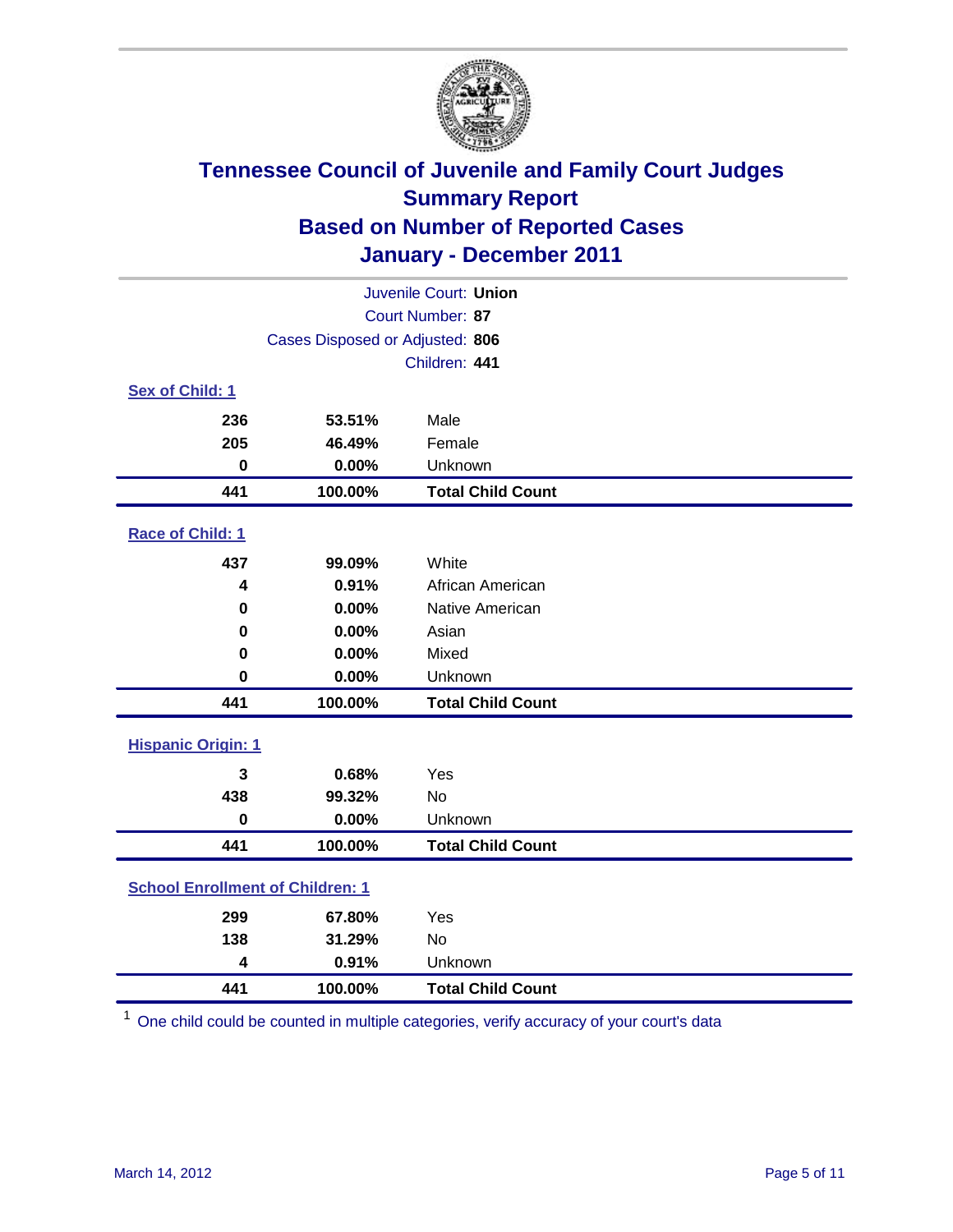

Court Number: **87** Juvenile Court: **Union** Cases Disposed or Adjusted: **806** Children: **441**

### **Living Arrangement of Child at Time of Referral: 1**

| 441 | 100.00%  | <b>Total Child Count</b>     |
|-----|----------|------------------------------|
| 6   | $1.36\%$ | Other                        |
| 7   | 1.59%    | Unknown                      |
| 0   | $0.00\%$ | Independent                  |
| 0   | $0.00\%$ | In an Institution            |
| 2   | 0.45%    | In a Residential Center      |
| 0   | $0.00\%$ | In a Group Home              |
| 78  | 17.69%   | With Foster Family           |
| 1   | 0.23%    | <b>With Adoptive Parents</b> |
| 120 | 27.21%   | <b>With Relatives</b>        |
| 64  | 14.51%   | With Father                  |
| 97  | 22.00%   | <b>With Mother</b>           |
| 4   | 0.91%    | With Mother and Stepfather   |
| 3   | 0.68%    | With Father and Stepmother   |
| 59  | 13.38%   | With Both Biological Parents |
|     |          |                              |

### **Type of Detention: 2**

| 806 | 100.00%  | <b>Total Detention Count</b> |  |
|-----|----------|------------------------------|--|
| 0   | $0.00\%$ | Other                        |  |
| 801 | 99.38%   | Does Not Apply               |  |
| 1   | 0.12%    | <b>Unknown</b>               |  |
| 0   | 0.00%    | <b>Psychiatric Hospital</b>  |  |
| 0   | 0.00%    | Jail - No Separation         |  |
| 0   | $0.00\%$ | Jail - Partial Separation    |  |
| 0   | $0.00\%$ | Jail - Complete Separation   |  |
| 4   | 0.50%    | Juvenile Detention Facility  |  |
| 0   | $0.00\%$ | Non-Secure Placement         |  |
|     |          |                              |  |

<sup>1</sup> One child could be counted in multiple categories, verify accuracy of your court's data

<sup>2</sup> If different than number of Cases (806) verify accuracy of your court's data.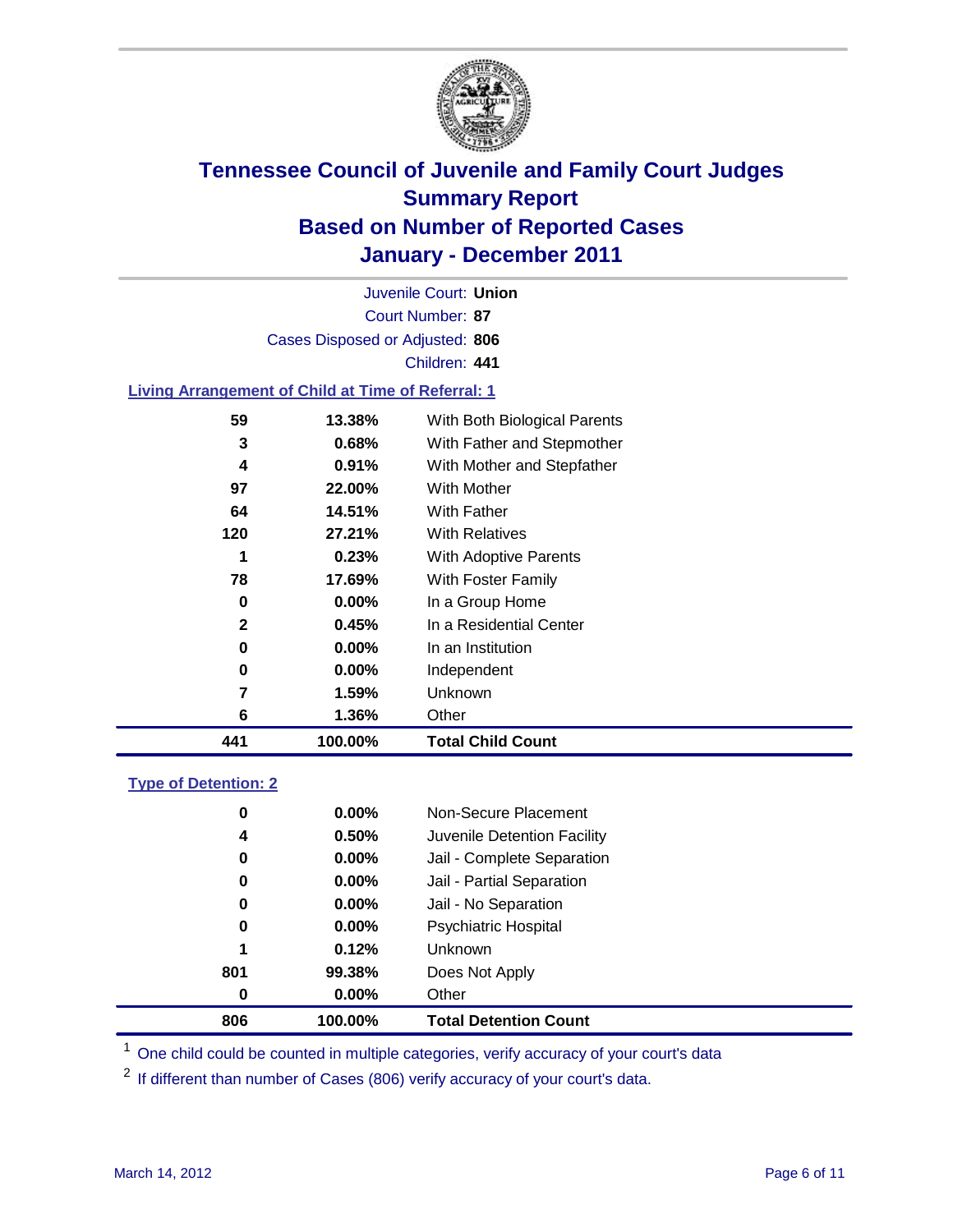

|                                                    | Juvenile Court: Union           |                                      |  |  |  |
|----------------------------------------------------|---------------------------------|--------------------------------------|--|--|--|
|                                                    | Court Number: 87                |                                      |  |  |  |
|                                                    | Cases Disposed or Adjusted: 806 |                                      |  |  |  |
|                                                    |                                 | Children: 441                        |  |  |  |
| <b>Placement After Secure Detention Hearing: 1</b> |                                 |                                      |  |  |  |
| 1                                                  | 0.12%                           | Returned to Prior Living Arrangement |  |  |  |
| 1                                                  | 0.12%                           | Juvenile Detention Facility          |  |  |  |
| 0                                                  | 0.00%                           | Jail                                 |  |  |  |
| 1                                                  | 0.12%                           | Shelter / Group Home                 |  |  |  |
| 1                                                  | 0.12%                           | Foster Family Home                   |  |  |  |
| $\bf{0}$                                           | 0.00%                           | <b>Psychiatric Hospital</b>          |  |  |  |
|                                                    | 0.12%                           | <b>Unknown</b>                       |  |  |  |
| 801                                                | 99.38%                          | Does Not Apply                       |  |  |  |
| 0                                                  | 0.00%                           | Other                                |  |  |  |
| 806                                                | 100.00%                         | <b>Total Placement Count</b>         |  |  |  |
|                                                    |                                 |                                      |  |  |  |
| <b>Intake Actions: 2</b>                           |                                 |                                      |  |  |  |
| 321                                                | 39.10%                          | <b>Petition Filed</b>                |  |  |  |
| 10                                                 | 1.22%                           | <b>Motion Filed</b>                  |  |  |  |
| 3                                                  | 0.37%                           | <b>Citation Processed</b>            |  |  |  |
| 0                                                  | 0.00%                           | Notification of Paternity Processed  |  |  |  |
| 195                                                | 23.75%                          | Scheduling of Judicial Review        |  |  |  |
| $\bf{0}$                                           | 0.00%                           | Scheduling of Administrative Review  |  |  |  |
| 278                                                | 33.86%                          | Scheduling of Foster Care Review     |  |  |  |
| $\bf{0}$                                           | 0.00%                           | Unknown                              |  |  |  |
| 0                                                  | 0.00%                           | Does Not Apply                       |  |  |  |
| 14                                                 | 1.71%                           | Other                                |  |  |  |
| 821                                                | 100.00%                         | <b>Total Intake Count</b>            |  |  |  |

<sup>1</sup> If different than number of Cases (806) verify accuracy of your court's data.

<sup>2</sup> If different than number of Referral Reasons (821), verify accuracy of your court's data.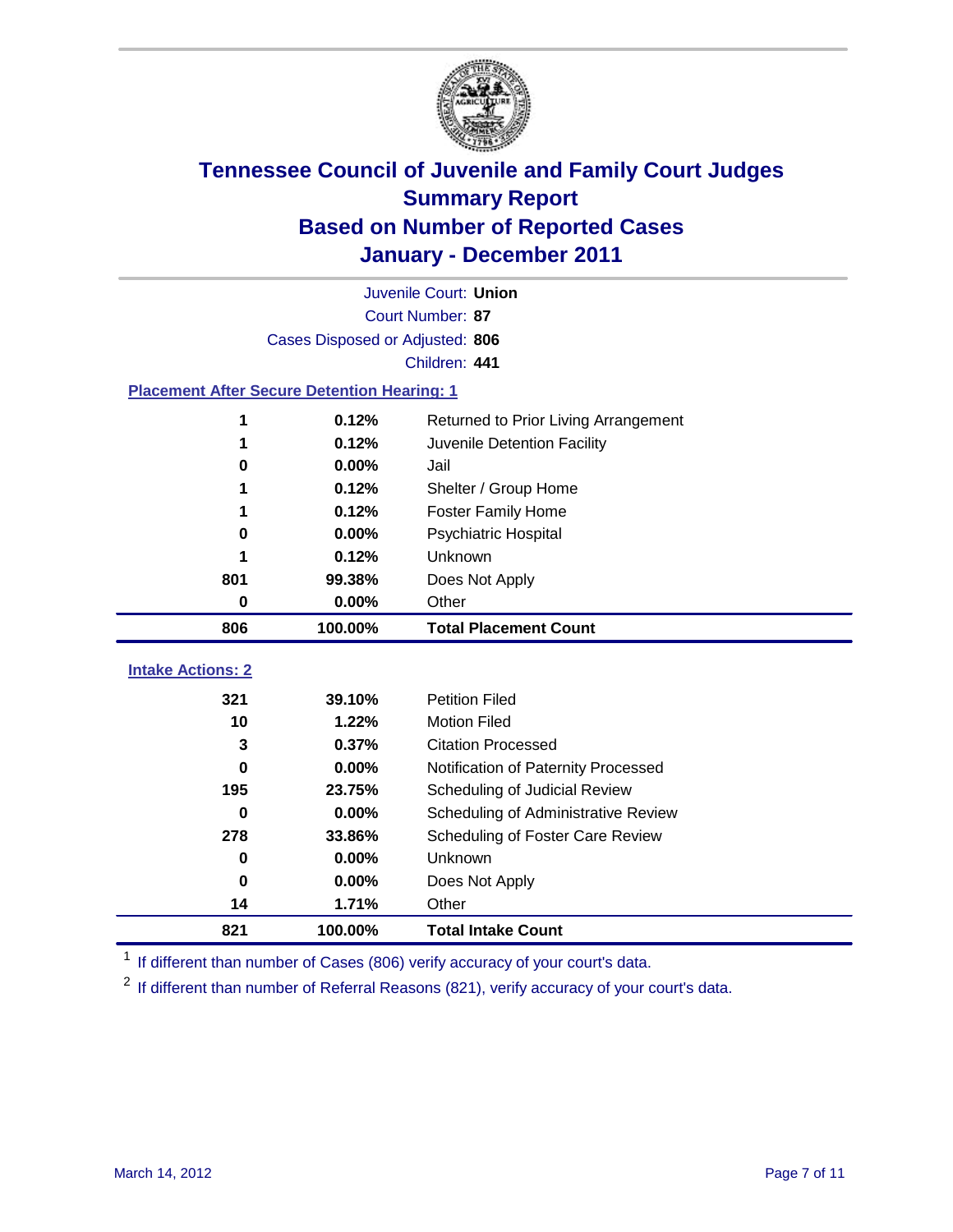

Court Number: **87** Juvenile Court: **Union** Cases Disposed or Adjusted: **806** Children: **441**

### **Last Grade Completed by Child: 1**

| 133                                     | 30.16%  | Too Young for School         |  |
|-----------------------------------------|---------|------------------------------|--|
| 0                                       | 0.00%   | Preschool                    |  |
| 31                                      | 7.03%   | Kindergarten                 |  |
| 15                                      | 3.40%   | 1st Grade                    |  |
| 13                                      | 2.95%   | 2nd Grade                    |  |
| 11                                      | 2.49%   | 3rd Grade                    |  |
| 7                                       | 1.59%   | 4th Grade                    |  |
| 20                                      | 4.54%   | 5th Grade                    |  |
| 10                                      | 2.27%   | 6th Grade                    |  |
| 17                                      | 3.85%   | 7th Grade                    |  |
| 28                                      | 6.35%   | 8th Grade                    |  |
| 46                                      | 10.43%  | 9th Grade                    |  |
| 43                                      | 9.75%   | 10th Grade                   |  |
| 47                                      | 10.66%  | 11th Grade                   |  |
| 8                                       | 1.81%   | 12th Grade                   |  |
| 0                                       | 0.00%   | Non-Graded Special Ed        |  |
| 5                                       | 1.13%   | <b>GED</b>                   |  |
| 0                                       | 0.00%   | Graduated                    |  |
| 0                                       | 0.00%   | <b>Never Attended School</b> |  |
| 7                                       | 1.59%   | Unknown                      |  |
| 0                                       | 0.00%   | Other                        |  |
| 441                                     | 100.00% | <b>Total Child Count</b>     |  |
| <b>Enrolled in Special Education: 1</b> |         |                              |  |

| 441                                   | 100.00% | <b>Total Child Count</b> |  |  |
|---------------------------------------|---------|--------------------------|--|--|
| 4                                     | 0.91%   | Unknown                  |  |  |
| 432                                   | 97.96%  | No                       |  |  |
| 5                                     | 1.13%   | Yes                      |  |  |
| $\mathbf{r}$ only a  opposite example |         |                          |  |  |

One child could be counted in multiple categories, verify accuracy of your court's data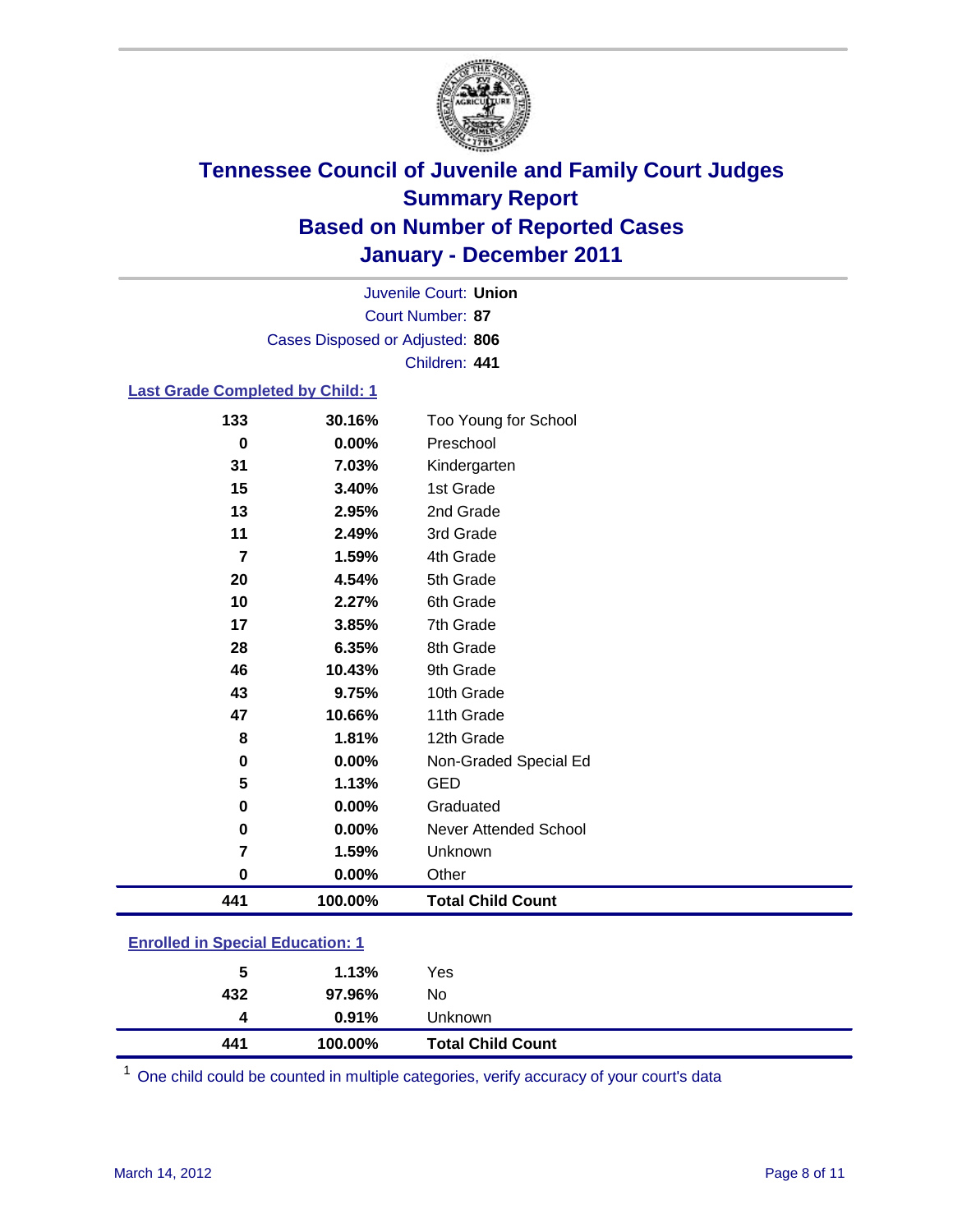

| Juvenile Court: Union        |                                 |                           |  |  |  |
|------------------------------|---------------------------------|---------------------------|--|--|--|
|                              | Court Number: 87                |                           |  |  |  |
|                              | Cases Disposed or Adjusted: 806 |                           |  |  |  |
|                              |                                 | Children: 441             |  |  |  |
| <b>Action Executed By: 1</b> |                                 |                           |  |  |  |
| 821                          | 100.00%                         | Judge                     |  |  |  |
| 0                            | $0.00\%$                        | Magistrate                |  |  |  |
| 0                            | $0.00\%$                        | <b>YSO</b>                |  |  |  |
| 0                            | 0.00%                           | Other                     |  |  |  |
| 0                            | 0.00%                           | Unknown                   |  |  |  |
| 821                          | 100.00%                         | <b>Total Action Count</b> |  |  |  |

### **Formal / Informal Actions: 1**

| 16           | 1.95%    | Dismissed                                        |
|--------------|----------|--------------------------------------------------|
| 136          | 16.57%   | Retired / Nolle Prosequi                         |
| 2            | 0.24%    | <b>Complaint Substantiated Delinquent</b>        |
| $\mathbf{2}$ | 0.24%    | <b>Complaint Substantiated Status Offender</b>   |
| 73           | 8.89%    | <b>Complaint Substantiated Dependent/Neglect</b> |
| 5            | 0.61%    | <b>Complaint Substantiated Abused</b>            |
| 3            | 0.37%    | <b>Complaint Substantiated Mentally III</b>      |
| 0            | $0.00\%$ | Informal Adjustment                              |
| 9            | 1.10%    | <b>Pretrial Diversion</b>                        |
| 0            | $0.00\%$ | <b>Transfer to Adult Court Hearing</b>           |
| 1            | 0.12%    | Charges Cleared by Transfer to Adult Court       |
| 4            | 0.49%    | Special Proceeding                               |
| 6            | 0.73%    | <b>Review Concluded</b>                          |
| 548          | 66.75%   | Case Held Open                                   |
| 16           | 1.95%    | Other                                            |
| 0            | $0.00\%$ | Unknown                                          |
| 821          | 100.00%  | <b>Total Action Count</b>                        |

<sup>1</sup> If different than number of Referral Reasons (821), verify accuracy of your court's data.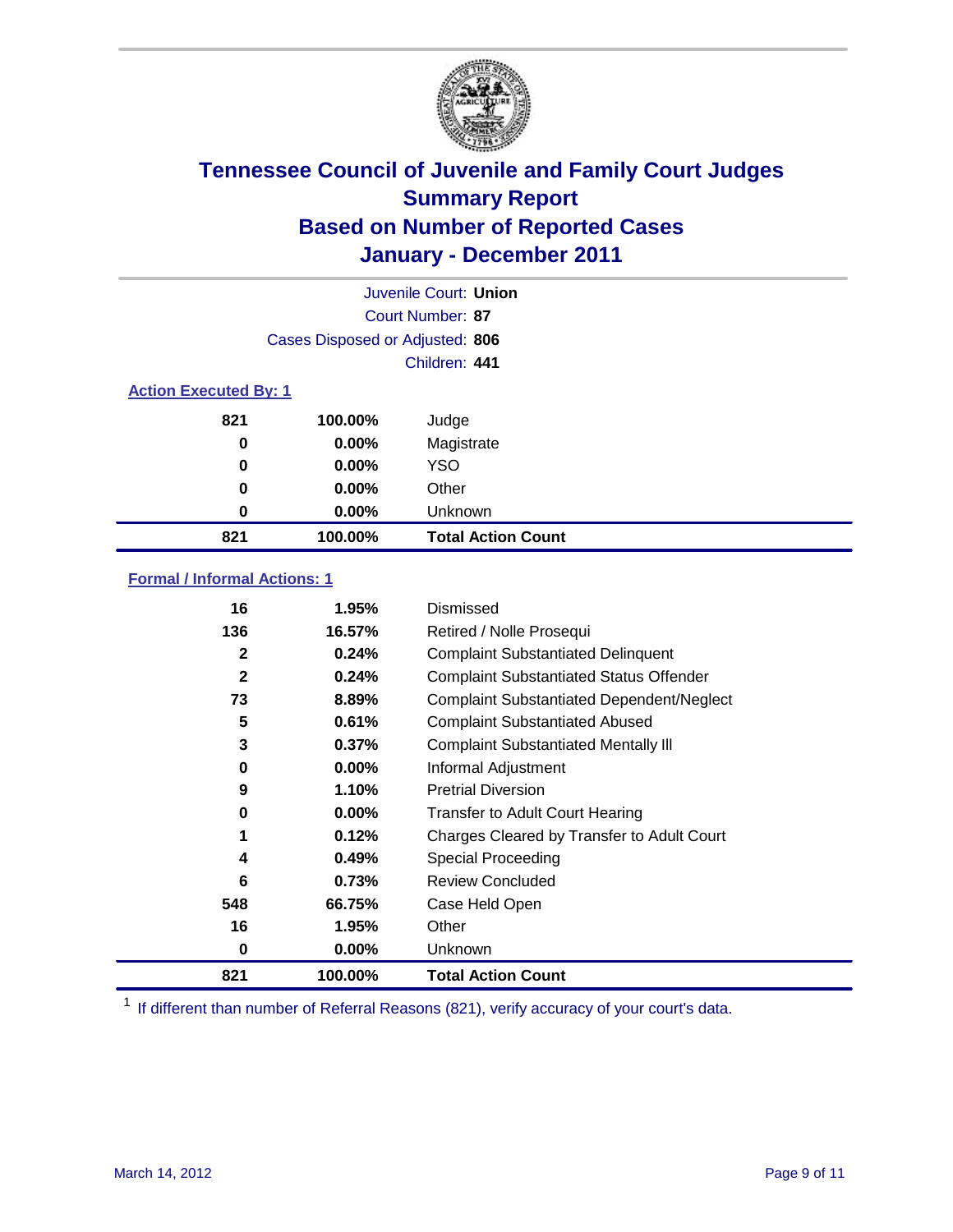

|                       |                                 | Juvenile Court: Union                                 |
|-----------------------|---------------------------------|-------------------------------------------------------|
|                       |                                 | Court Number: 87                                      |
|                       | Cases Disposed or Adjusted: 806 |                                                       |
|                       |                                 | Children: 441                                         |
| <b>Case Outcomes:</b> |                                 | There can be multiple outcomes for one child or case. |
| 16                    | 1.97%                           | <b>Case Dismissed</b>                                 |
| 124                   | 15.29%                          | Case Retired or Nolle Prosequi                        |
| 0                     | 0.00%                           | Warned / Counseled                                    |
| 334                   | 41.18%                          | <b>Held Open For Review</b>                           |
| 0                     | 0.00%                           | Supervision / Probation to Juvenile Court             |
| 1                     | 0.12%                           | <b>Probation to Parents</b>                           |
| 9                     | 1.11%                           | Referral to Another Entity for Supervision / Service  |
| 5                     | 0.62%                           | Referred for Mental Health Counseling                 |
| 1                     | 0.12%                           | Referred for Alcohol and Drug Counseling              |
| 0                     | 0.00%                           | <b>Referred to Alternative School</b>                 |
| 0                     | 0.00%                           | Referred to Private Child Agency                      |
| 2                     | 0.25%                           | Referred to Defensive Driving School                  |
| 0                     | 0.00%                           | Referred to Alcohol Safety School                     |
| 0                     | 0.00%                           | Referred to Juvenile Court Education-Based Program    |
| 0                     | 0.00%                           | Driver's License Held Informally                      |
| 0                     | 0.00%                           | <b>Voluntary Placement with DMHMR</b>                 |
| 0                     | 0.00%                           | <b>Private Mental Health Placement</b>                |
| 0                     | 0.00%                           | <b>Private MR Placement</b>                           |
| 0                     | 0.00%                           | Placement with City/County Agency/Facility            |
| 1                     | 0.12%                           | Placement with Relative / Other Individual            |
| 0                     | 0.00%                           | Fine                                                  |
| 1                     | 0.12%                           | <b>Public Service</b>                                 |
| 0                     | 0.00%                           | Restitution                                           |
| 0                     | 0.00%                           | <b>Runaway Returned</b>                               |
| 3                     | 0.37%                           | No Contact Order                                      |
| 0                     | 0.00%                           | Injunction Other than No Contact Order                |
| 0                     | 0.00%                           | <b>House Arrest</b>                                   |
| 1                     | 0.12%                           | <b>Court Defined Curfew</b>                           |
| 0                     | 0.00%                           | Dismissed from Informal Adjustment                    |
| 0                     | 0.00%                           | <b>Dismissed from Pretrial Diversion</b>              |
| 0                     | 0.00%                           | Released from Probation                               |
| 0                     | 0.00%                           | <b>Transferred to Adult Court</b>                     |
| 0                     | $0.00\%$                        | <b>DMHMR Involuntary Commitment</b>                   |